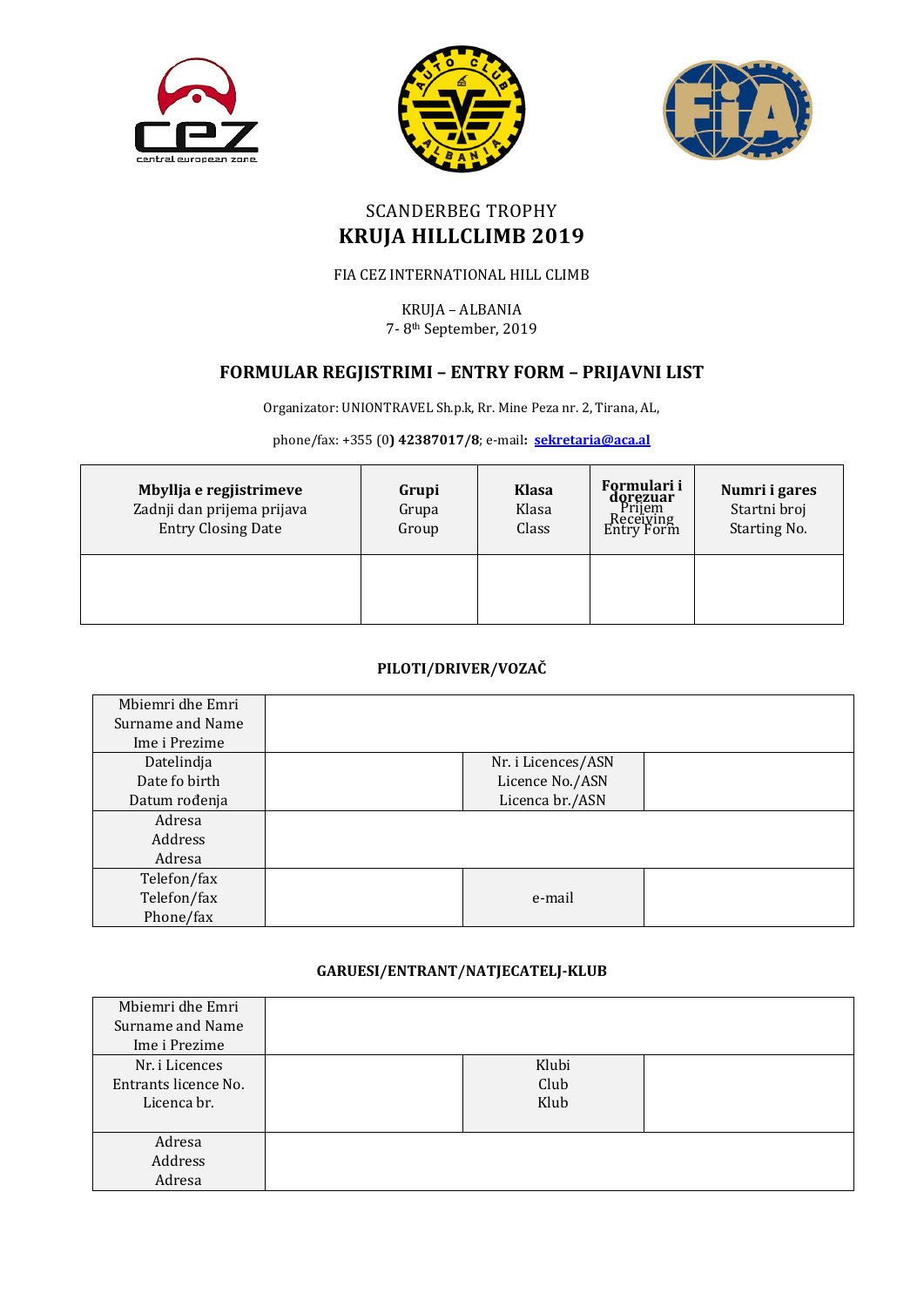





| Telefon/fax |        |  |
|-------------|--------|--|
| Telefon/fax | e-mail |  |
| Phone/fax   |        |  |

#### **MJETI/VOZILO/VEHICLE**

| Marka                                |    | Tipi         | Viti            |  |
|--------------------------------------|----|--------------|-----------------|--|
| Make                                 |    | Type         | Year            |  |
| Marka                                |    | Tip          | Godište         |  |
| Cilindrata                           |    | Homologimi   | Pasaporta       |  |
| Capacity                             |    | Homologacija | teknike         |  |
| Zapremina                            |    | Homologation | <b>KNV</b>      |  |
|                                      |    | form         | Technical pass. |  |
| Mekaniket<br>Mehaničari<br>Mechanics | 2. |              |                 |  |

Une do te perdor kete mjet transporti ne Paddock **(Ju lutem firmen)**

I shall use following type of the transport vehicle in the Paddock **(Sign please)**

#### U servisnom prostoru služiti ću se slijedećim vozilima **(molimo upišite**)

| Tipi       | Kamper         |           | Rimorkio       | Kamion | Makine  |
|------------|----------------|-----------|----------------|--------|---------|
| Type       | Camp trailer   | Motorhome | Trailer        | Truck  | Vehicle |
| Tip        | Kamp prikolica |           | Auto prikolica | Kamion | Vozilo  |
| Permasat   |                |           |                |        |         |
| Dimensions |                |           |                |        |         |
| Dimenzije  |                |           |                |        |         |
| (m)        |                |           |                |        |         |

**The signer recognizes the rules of the Supplementary Regulations and undertakes to strictly observe them. He confirms that the statements made on this entry form are correct and that the entered car conforms with the current conditions of the Int. Sporting Code of the FIA.**